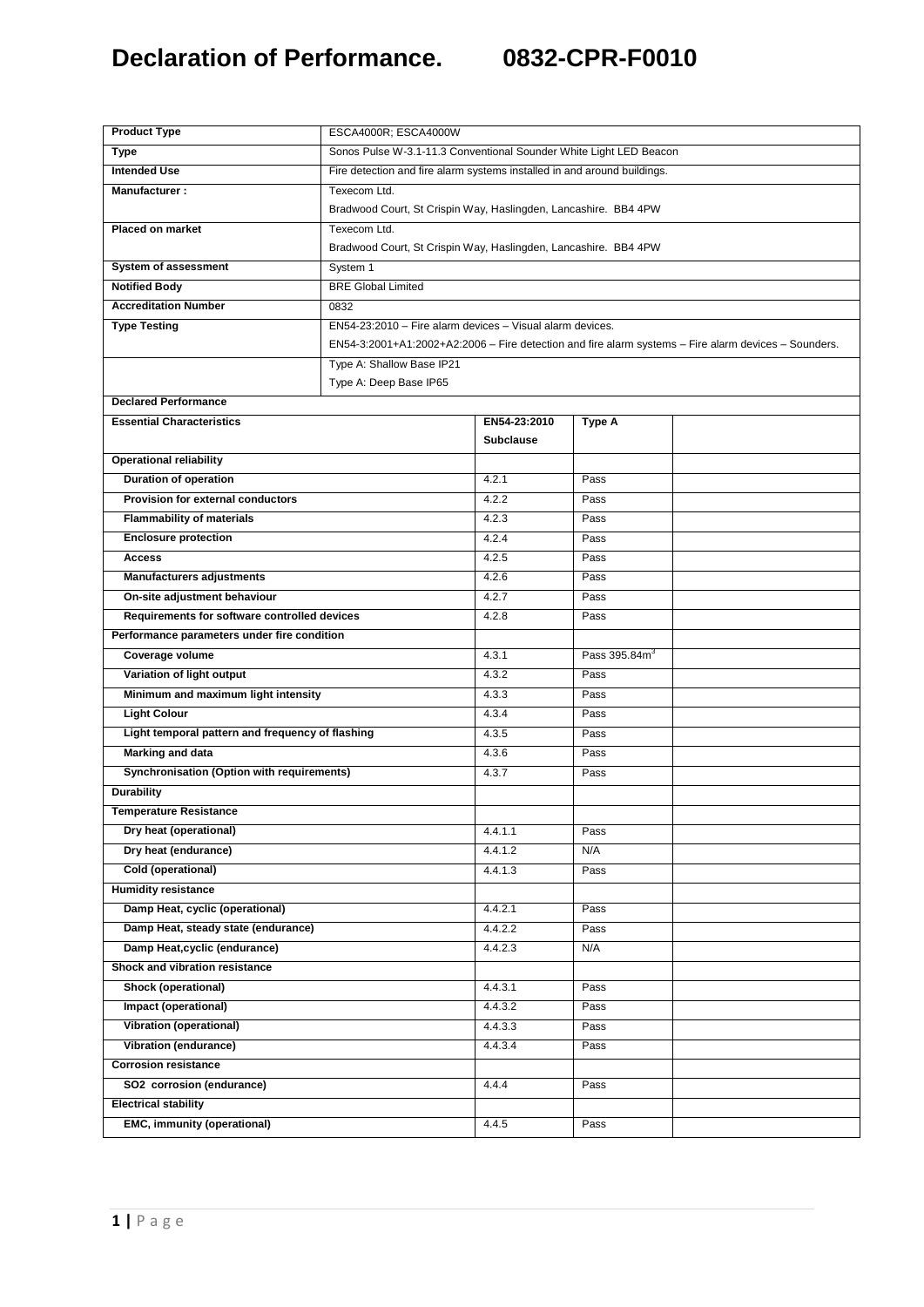| <b>Declared Performance</b>                                |                                   |        |  |  |
|------------------------------------------------------------|-----------------------------------|--------|--|--|
| <b>Essential Characteristics</b>                           | <b>EN54-3</b><br><b>Subclause</b> | Type A |  |  |
| Reproducibility                                            | 5.2                               | Pass   |  |  |
| Operational performance                                    | 5.3                               | Pass   |  |  |
| Durability                                                 | 5.4                               | Pass   |  |  |
| Dry Heat (operational)                                     | 5.5                               | Pass   |  |  |
| Dry Heat (endurance)                                       | 5.6                               | Pass   |  |  |
| Cold (operational)                                         | 5.7                               | Pass   |  |  |
| Damp heat, cyclic (operational)                            | 5.8                               | Pass   |  |  |
| Damp heat, steady state (endurance)                        | 5.9                               | N/A    |  |  |
| Damp Heat, cyclic (endurance) (Only for deep base version) | 5.10                              | Pass   |  |  |
| SO2 corrosion (endurance)                                  | 5.11                              | Pass   |  |  |
| Shock (operational)                                        | 5.12                              | Pass   |  |  |
| Impact (operational)                                       | 5.13                              | Pass   |  |  |
| Vibration (operational)                                    | 5.14                              | Pass   |  |  |
| Vibration (endurance)                                      | 5.15                              | Pass   |  |  |
| Electrostatic discharge (operational)                      | 5.16                              | Pass   |  |  |
| Radiated electromagnetic fields (operational)              | 5.16                              | Pass   |  |  |
| Voltage transients, fast transient bursts (operational)    | 5.16                              | Pass   |  |  |
| <b>Enclosure Protection</b>                                | 5.17                              | Pass   |  |  |

The performance of the product identified in Product Type and Type above is in conformity with the declared performance. This declaration of performance is issued under the sole responsibility of Texecom Limited

Signed for and on behalf of the manufacturer by:

Name: James E Ludwig Function: Managing Director

 $Signature: \ \bigoplus \mathcal{C}$ 

Place and date if issue: 19/07/2013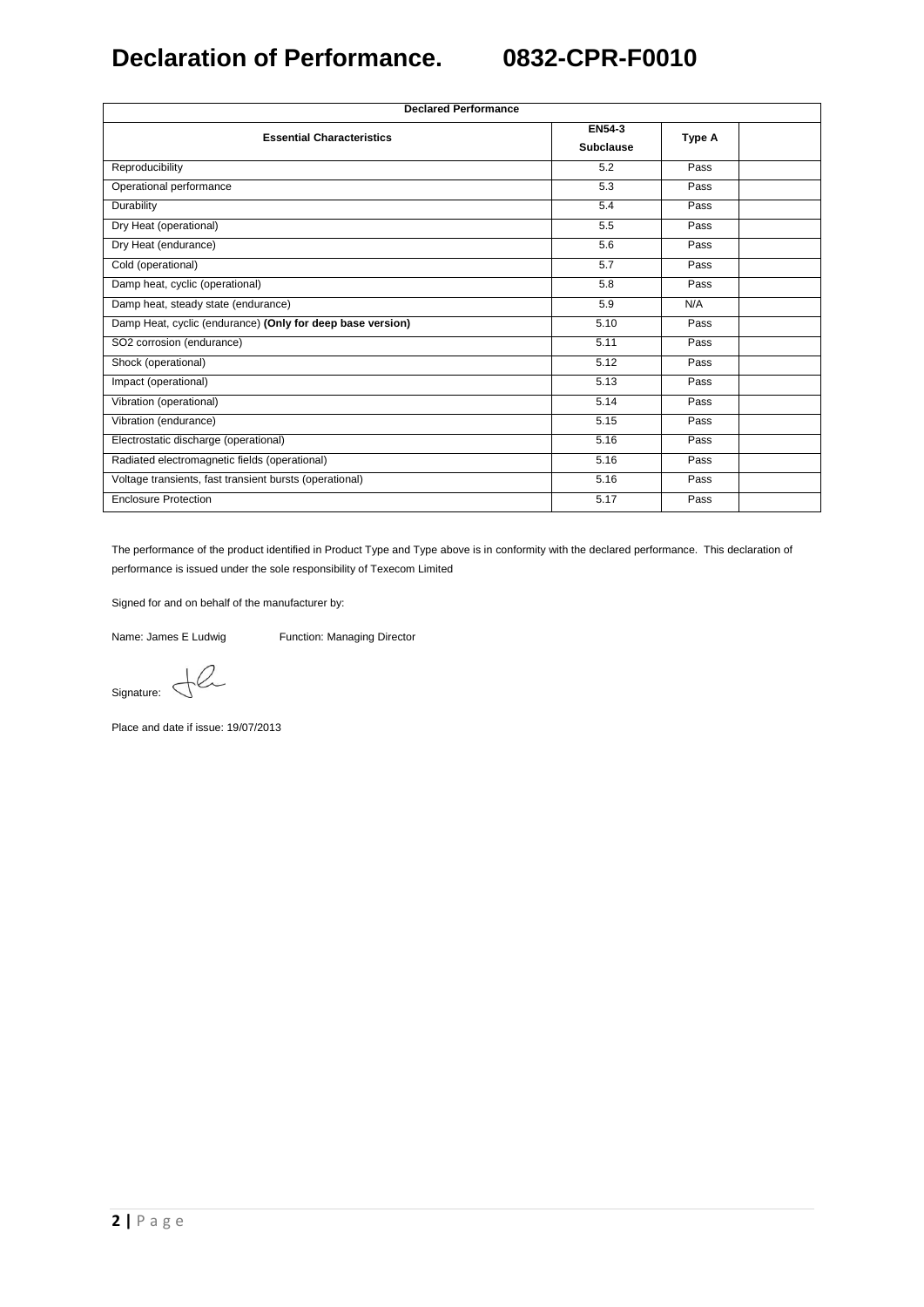| <b>Product Type</b>                              |                                                                                                      |                                                                                         |                        |  |  |
|--------------------------------------------------|------------------------------------------------------------------------------------------------------|-----------------------------------------------------------------------------------------|------------------------|--|--|
|                                                  |                                                                                                      | ESFA1000R; ESFA1000W<br>Sonos Pulse W-2.4-7.5 Conventional Sounder Red Light LED Beacon |                        |  |  |
| <b>Type</b><br><b>Intended Use</b>               |                                                                                                      |                                                                                         |                        |  |  |
|                                                  |                                                                                                      | Fire detection and fire alarm systems installed in and around buildings.                |                        |  |  |
| Manufacturer:                                    | Texecom Ltd.<br>Bradwood Court, St Crispin Way, Haslingden, Lancashire. BB4 4PW                      |                                                                                         |                        |  |  |
| <b>Placed on market</b>                          | Texecom Ltd.                                                                                         |                                                                                         |                        |  |  |
|                                                  |                                                                                                      | Bradwood Court, St Crispin Way, Haslingden, Lancashire. BB4 4PW                         |                        |  |  |
| System of assessment                             | System 1                                                                                             |                                                                                         |                        |  |  |
| <b>Notified Body</b>                             | <b>BRE Global Limited</b>                                                                            |                                                                                         |                        |  |  |
| <b>Accreditation Number</b>                      | 0832                                                                                                 |                                                                                         |                        |  |  |
| <b>Type Testing</b>                              | EN54-23:2010 - Fire alarm devices - Visual alarm devices.                                            |                                                                                         |                        |  |  |
|                                                  | EN54-3:2001+A1:2002+A2:2006 - Fire detection and fire alarm systems - Fire alarm devices - Sounders. |                                                                                         |                        |  |  |
|                                                  | Type A: Shallow Base IP21                                                                            |                                                                                         |                        |  |  |
|                                                  | Type A: Deep Base IP65                                                                               |                                                                                         |                        |  |  |
| <b>Declared Performance</b>                      |                                                                                                      |                                                                                         |                        |  |  |
| <b>Essential Characteristics</b>                 |                                                                                                      | EN54-23:2010                                                                            | <b>Type A</b>          |  |  |
|                                                  |                                                                                                      | <b>Subclause</b>                                                                        |                        |  |  |
| <b>Operational reliability</b>                   |                                                                                                      |                                                                                         |                        |  |  |
| <b>Duration of operation</b>                     |                                                                                                      | 4.2.1                                                                                   | Pass                   |  |  |
| Provision for external conductors                |                                                                                                      | 4.2.2                                                                                   | Pass                   |  |  |
| <b>Flammability of materials</b>                 |                                                                                                      | 4.2.3                                                                                   | Pass                   |  |  |
| <b>Enclosure protection</b>                      |                                                                                                      | 4.2.4                                                                                   | Pass                   |  |  |
| <b>Access</b>                                    |                                                                                                      | 4.2.5                                                                                   | Pass                   |  |  |
| <b>Manufacturers adjustments</b>                 |                                                                                                      | 4.2.6                                                                                   | Pass                   |  |  |
| On-site adjustment behaviour                     |                                                                                                      | 4.2.7                                                                                   | Pass                   |  |  |
| Requirements for software controlled devices     |                                                                                                      | 4.2.8                                                                                   | Pass                   |  |  |
| Performance parameters under fire condition      |                                                                                                      |                                                                                         |                        |  |  |
| Coverage volume                                  |                                                                                                      | 4.3.1                                                                                   | Pass 135m <sup>3</sup> |  |  |
| Variation of light output                        |                                                                                                      | 4.3.2                                                                                   | Pass                   |  |  |
| Minimum and maximum light intensity              |                                                                                                      | 4.3.3                                                                                   | Pass                   |  |  |
| <b>Light Colour</b>                              |                                                                                                      | 4.3.4                                                                                   | Pass                   |  |  |
| Light temporal pattern and frequency of flashing |                                                                                                      | 4.3.5                                                                                   | Pass                   |  |  |
| <b>Marking and data</b>                          |                                                                                                      | 4.3.6                                                                                   | Pass                   |  |  |
| Synchronisation (Option with requirements)       |                                                                                                      | 4.3.7                                                                                   | Pass                   |  |  |
| <b>Durability</b>                                |                                                                                                      |                                                                                         |                        |  |  |
| <b>Temperature Resistance</b>                    |                                                                                                      |                                                                                         |                        |  |  |
| Dry heat (operational)                           |                                                                                                      | 4.4.1.1                                                                                 | Pass                   |  |  |
| Dry heat (endurance)                             |                                                                                                      | 4.4.1.2                                                                                 | N/A                    |  |  |
| Cold (operational)                               |                                                                                                      | 4.4.1.3                                                                                 | Pass                   |  |  |
| <b>Humidity resistance</b>                       |                                                                                                      |                                                                                         |                        |  |  |
| Damp Heat, cyclic (operational)                  |                                                                                                      | 4.4.2.1                                                                                 | Pass                   |  |  |
| Damp Heat, steady state (endurance)              |                                                                                                      | 4.4.2.2                                                                                 | Pass                   |  |  |
| Damp Heat, cyclic (endurance)                    |                                                                                                      | 4.4.2.3                                                                                 | N/A                    |  |  |
| Shock and vibration resistance                   |                                                                                                      |                                                                                         |                        |  |  |
| Shock (operational)                              |                                                                                                      | 4.4.3.1                                                                                 | Pass                   |  |  |
| Impact (operational)                             |                                                                                                      | 4.4.3.2                                                                                 | Pass                   |  |  |
| <b>Vibration (operational)</b>                   |                                                                                                      | 4.4.3.3                                                                                 | Pass                   |  |  |
| <b>Vibration (endurance)</b>                     |                                                                                                      | 4.4.3.4                                                                                 | Pass                   |  |  |
| <b>Corrosion resistance</b>                      |                                                                                                      |                                                                                         |                        |  |  |
| SO2 corrosion (endurance)                        |                                                                                                      | 4.4.4                                                                                   | Pass                   |  |  |
| <b>Electrical stability</b>                      |                                                                                                      |                                                                                         |                        |  |  |
| <b>EMC, immunity (operational)</b>               |                                                                                                      | 4.4.5                                                                                   | Pass                   |  |  |
|                                                  |                                                                                                      |                                                                                         |                        |  |  |